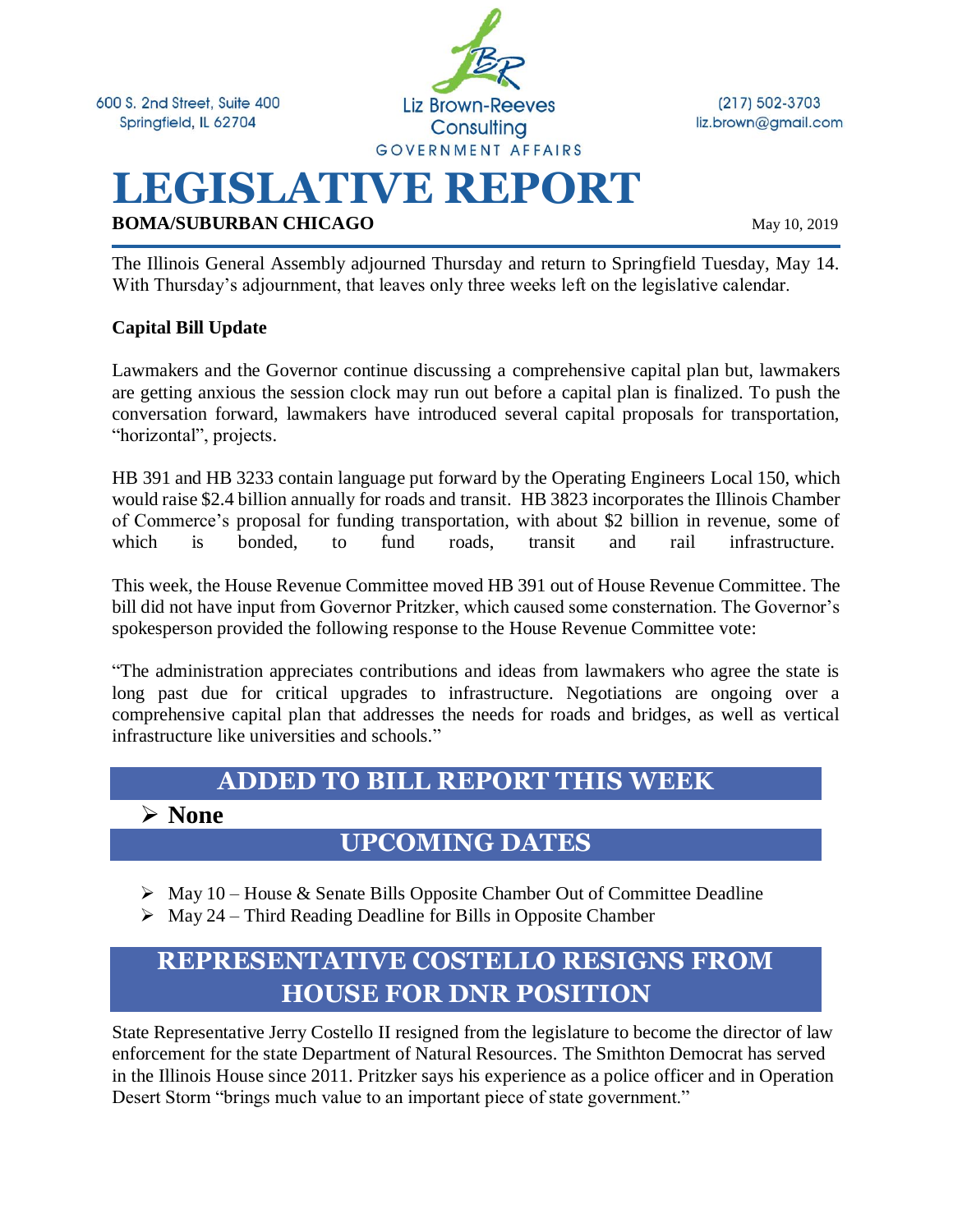Nathan Reitz, the son of former State Representative Dan Reitz, was sworn in Thursday to replace Costello. Following his swearing in to the Illinois House of Representative, new state Rep. Nathan Reitz, D-Steelville, released the following statement:

"As a lifelong Southern Illinoisan, I know that our community deserves a representative who will continue fighting every day for Southern Illinois and our values. Having spent my career in the energy industry, I am determined to help grow our local economy and making the decisions that help create new jobs. As state representative, I will fight every day to protect our Second Amendment rights, provide tax relief and responsible budget making, and make sure that Southern Illinois always has a strong voice in Springfield. There is a lot to accomplish, and I look forward to working together with my colleagues, both Republican and Democrat, to make Southern Illinois and our state a better place to live and work in."

### **SENATE PRESIDENT CULLERTON BACKS \$1-PER-PACK HIKE IN CIGARETTE TAX**

#### *[State Journal-Register](https://www.sj-r.com/news/20190507/senate-president-cullerton-backs-1-per-pack-hike-in-cigarette-tax)*

Anti-smoking advocates were joined by Illinois Senate President John Cullerton Tuesday to call for a \$1-per-pack increase in the state cigarette tax.

That increase is three times the 32 cents per pack that Gov. J.B. Pritzker called for in his budget speech in March.

The tax hikes wouldn't be limited to cigarettes. Taxes also would be increased on other tobacco products like cigars and would be imposed on e-cigarettes.

Cullerton said legislation will be introduced soon to raise taxes on tobacco products.

In his budget proposal, Pritzker called for a 32-cents-per-pack increase in the cigarette tax which would push the tax to \$2.30 a pack. The administration estimated that would bring in \$55 million.

Pritzker's budget also called for taxing e-cigarettes at 36 percent of their wholesale price, which would generate \$10 million.

A \$1-per-pack cigarette increase would bring in \$159 million in new revenue, supporters said. They also want to increase the tax on other tobacco products from 36 percent of the wholesale price to 64 percent. The same rate would apply to e-cigarettes. That would raise an additional \$20 million to \$25 million, they said.

Pritzker spokeswoman Jordan Abudayyeh said the governor "supports President Cullerton's proposal and looks forward to ongoing negotiations with lawmakers in the Senate and House. Governor Pritzker was proud to sign Tobacco 21 and supports efforts to curb smoking in Illinois."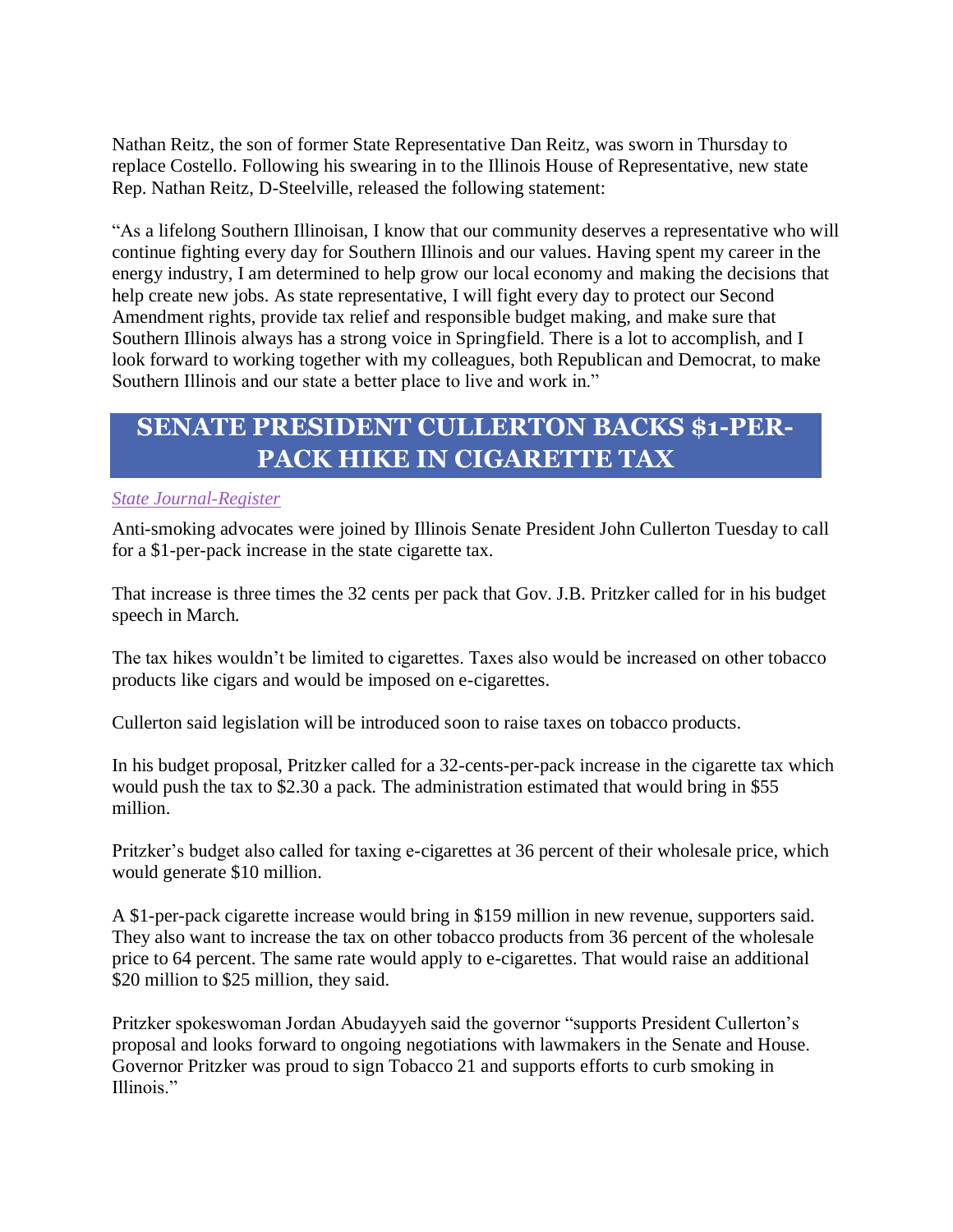Tobacco 21 raised the age to 21 to legally buy tobacco products in Illinois. Anti-smoking advocates said it would help deter young people from starting the habit.

Pritzker's budget plan called for a number of revenue increases besides the tobacco increase, including a tax on plastic bags, legalizing recreational marijuana, bringing sports wagering to Illinois and increasing taxes on video gaming machines, among others.

# **GOVERNOR PRITZKER DROPS PLAN TO LOWER PENSION PAYMENTS AFTER APRIL TAX WINDFALL**

#### *[Chicago Tribune](https://www.chicagotribune.com/politics/ct-met-jb-pritzker-pension-plan-20190507-story.html)*

Gov. J.B. Pritzker is setting aside a controversial proposal to reduce the state's payment to its severely underfunded pension plans for the coming budget year after tax revenue collected last month far exceeded expectations

Due to a variety of factors, including changes that resulted from the recent federal tax overhaul, the state's individual and corporate income tax revenue in April was more than \$1 billion higher than what came in during the same month a year ago, according to a letter Illinois Department of Revenue Director David Harris and Pritzker budget director Alexis Sturm sent to legislative leaders.

The tax windfall, coupled with other revenue collected throughout the year, will be enough to cover most of the state's projected \$1.6 billion deficit for the current budget year, according to Harris' letter. While some of the extra revenue is likely from one-time sources, according to the letter, some will continue into next year. As a result, the department is increasing its revenue estimate for the next budget year by \$800 million and Pritzker is dropping his proposal to reduce pension payments by \$878 million.

"The governor remains committed to finding ways to fund our pension commitments in a sustainable manner," administration officials wrote. "Ensuring the state's pensions are sustainably funded continues to require significant effort, and will not happen overnight. Over the coming months, the administration will continue to work on a responsible approach to the state's unfunded pension liabilities, which continue to threaten to crowd out vital investments in education and public safety."

Facing nearly \$134 billion in unfunded pension liabilities and a \$9.1 billion bill for the coming budget year, Pritzker earlier this year proposed a multipronged plan that called for lowering pension payments in the near term by spreading them out over a longer period of time and selling state assets, such as the Thompson Center in the Loop, to inject cash into the pension system.

While Pritzker's fellow Democrats control both chambers of the General Assembly, the proposal to extend the state's deadline to meet pension funding requirements by seven years was receiving pushback from lawmakers on both sides of the aisle, as well as from public employee unions who helped elect him.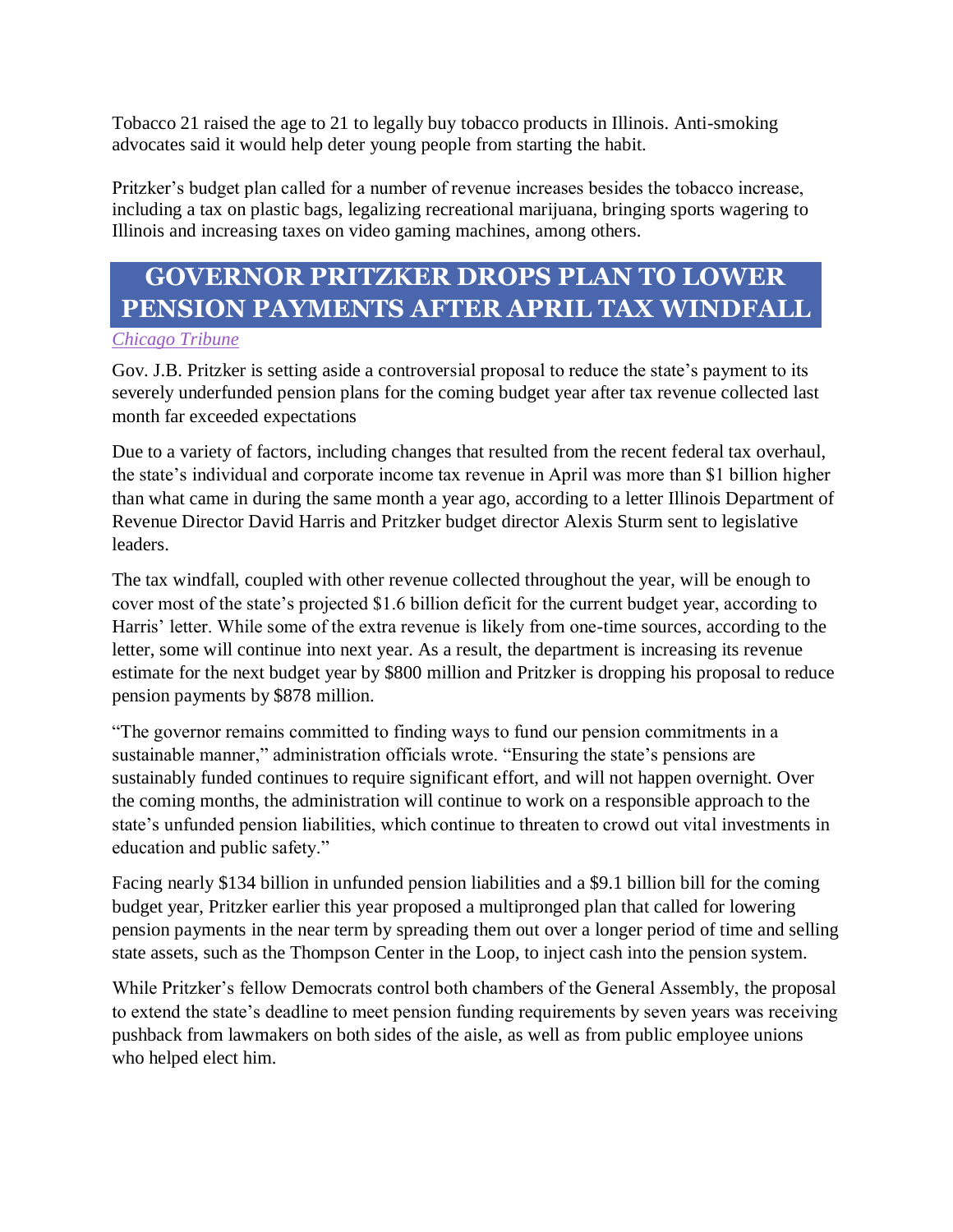## **GAMBLING EXECUTIVE: DON'T RAISE TAXES; RAISE BETS**

### *[Capital News Illinois](https://www.mysuburbanlife.com/2019/05/09/gambling-executive-dont-raise-taxes-raise-bets/ac25jj6/)*

If the state of Illinois wants more revenue from video gambling, one gaming industry executive said Thursday, lawmakers should loosen betting restrictions rather than raise video gambling tax rates.

Ivan Hernandez, who heads the Illinois Gaming Machine Operators Association, offered that proposal to the state House Executive Committee, which is considering several alternatives for increasing state revenue from video gambling.

"Our proposal is projected to far exceed [Gov. J.B. Pritzker's] request, without resorting to a tax increase," Hernandez said.

The Executive Committee, chaired by Democratic Rep. Chris Welch of Hillside, heard testimony Thursday from representatives of the video gambling industry who unanimously oppose a proposed tax hike that Pritzker outlined in his February budget address. No legislation has been introduced so far.

Video gambling machines are taxed at 30%, with the remaining money split evenly between the machine operator and the establishment housing the machines. Pritzker's plan would increase the state's tax rate to 50%, resulting in more than \$100 million in new revenue for state and local governments.

Opponents have framed their argument around the local establishments – mom-and-pop restaurants, bars, VFW posts and more – that they say rely on the machines for increased foot traffic and, ultimately, successful business.

Elements of Hernandez's proposal include raising the bet limit on single plays from \$2 to \$4, increasing the maximum winnings on a single play from \$500 to \$1,199, allowing games with higher jackpots, and increasing the number of gambling terminals allowed at one location from five to six.

Those measures, Hernandez said, would create \$210 million in new tax revenue the first two years, without changing the tax rates.

Policy objectives were not so clear cut for the other topic of the hearing, which focused on the largely unregulated market of "sweepstakes" machines that the Illinois Gaming Board, along with many state and federal courts, have maintained are illegal.

Sweepstakes are in many ways similar to video gambling machines, but do not fall under the same state oversight, nor are taxes on them paid to state and local governments, according to a WBEZ investigation last year.

Because they face no other regulation than to be registered with the Illinois Department of Revenue, the machines can be found in places where video gambling terminals have been banned, WBEZ reported.